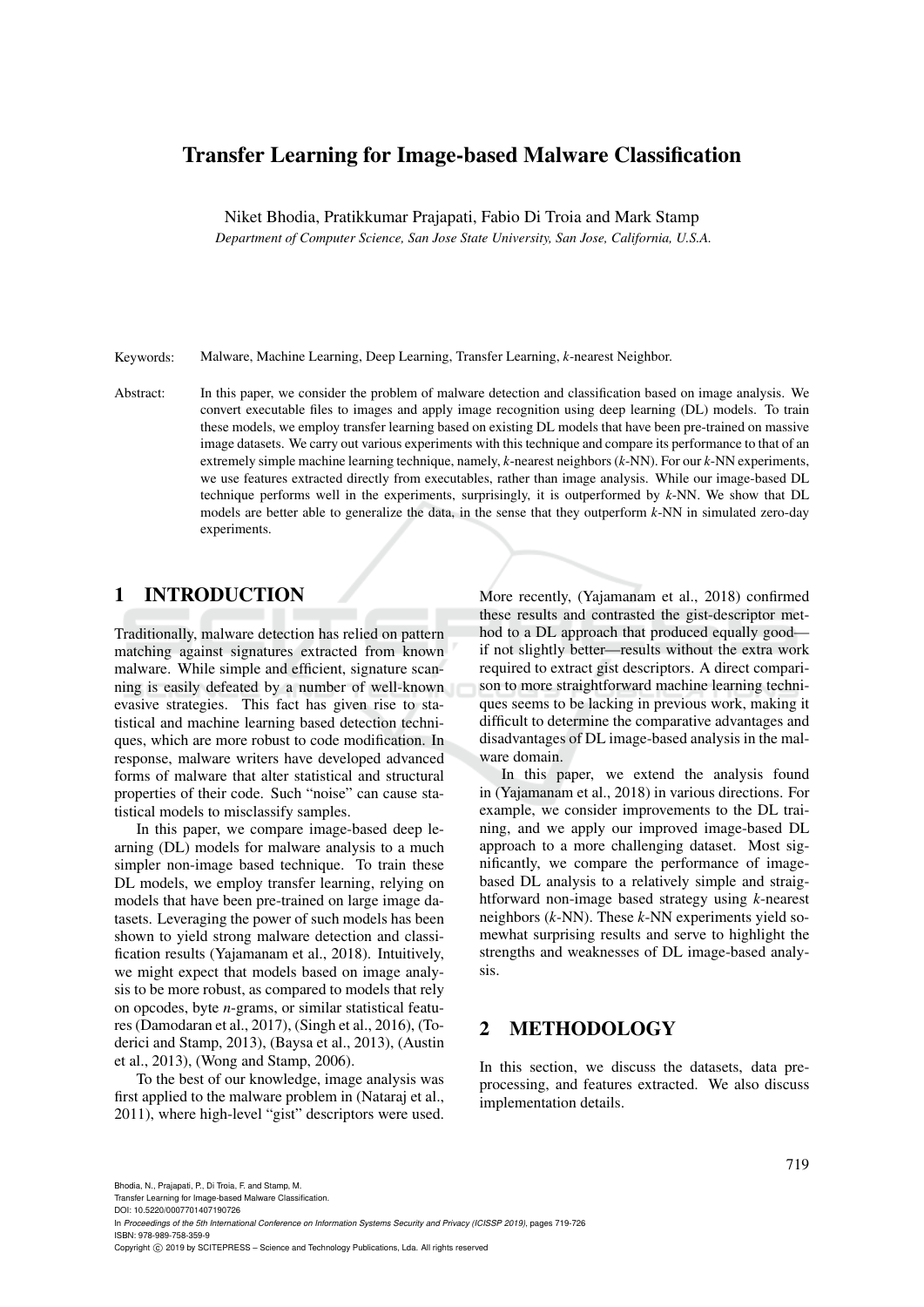#### 2.1 Datasets

We consider two malware datasets, namely, Malimg (Nataraj et al., 2011) and Malicia (Nappa et al., 2015). The Malimg dataset contains 9,339 malware images from 25 families, while Malicia has 11,668 malware binaries from 54 families.

The Malimg dataset consists of images, and hence these samples require no pre-processing before applying image-based analysis. However, the binaries corresponding to the Malimg images are not readily available. In contrast, the Malicia samples are binaries and hence they must be converted into images before we can apply image-based analysis. We found that 581 samples from the Malicia dataset were not exe files, and 1,192 samples did not have a family label. These samples were excluded, leaving us with 9,895 binaries from 51 families from the Malicia dataset.

The family breakdown for the Malimg and Malicia datasets are given in Tables 1 and 2, respectively. In Table 1, we abbreviate "password stealing" as "pws," "downloader" as "dl," and "backdoor" as "bd." In Table 2, the "other" category consists of 38 families, each of which has less than 10 samples per family, with the majority of these "families" contributing only a single sample.

In addition, two benign datasets were used. The first of these benign sets consists of 3304 binaries typically found on a modern Windows PC. Our second benign dataset contains 704 binaries from the Cygwin library.

#### 2.2 Data Preprocessing

Our DL method requires images as input. For Malimg, we directly use the images that comprise the dataset—the only preprocessing involves separating the images into training and validation sets. For Malicia, we have malware binaries, which are converted to images by adapting the script used by the authors of (Nataraj et al., 2011). More details on this image conversion process are provided in Section 2.3.

For our *k*-NN experiments, we do not use images, but instead extract a set of features directly from binaries. More details on these features are provided in Section 2.4. Since we did not have access to Malimg binaries, we could not test our *k*-NN approach on this dataset. We compare our *k*-NN results to image-based DL using the the Malicia samples.

The Malicia dataset is highly unbalanced—four families dominate, as can be seen from the counts in Table 2. Hence, we have partitioned the dataset into two parts, with one set containing only samples from

Table 1: Malimg dataset.

| Family                          | Type   | Samples |
|---------------------------------|--------|---------|
| Adialer.C                       | dialer | 122     |
| Agent.FYI                       | bd     | 116     |
| Allaple.A                       | worm   | 2,949   |
| Allaple.L                       | worm   | 1,591   |
| Alueron.gen!J                   | trojan | 198     |
| Autorun.K                       | worm   | 106     |
| C2LOP.gen!g                     | trojan | 200     |
| C <sub>2</sub> LOP <sub>P</sub> | trojan | 146     |
| Dialplatform.B                  | dialer | 177     |
| Dontovo.A                       | d1     | 162     |
| Fakerean                        | rogue  | 381     |
| <b>Instantaccess</b>            | dialer | 431     |
| Lolyda.AA1                      | pws    | 213     |
| Lolyda.AA2                      | pws    | 184     |
| Lolyda.AA3                      | pws    | 123     |
| Lolyda.AT                       | pws    | 159     |
| Malex.gen!J                     | trojan | 136     |
| Obfuscator.AD                   | d1     | 142     |
| Rbot!gen                        | bd     | 158     |
| Skintrim.N                      | trojan | 80      |
| Swizzor.gen!E                   | d1     | 128     |
| Swizzor.gen!I                   | d1     | 132     |
| <b>VB.AT</b>                    | worm   | 408     |
| Wintrim.BX                      | dl     | 97      |
| Yuner.A                         | worm   | 800     |
| Total                           |        | 9,339   |

Table 2: Malicia dataset.

| Family                   | Samples | Size  |
|--------------------------|---------|-------|
| cleaman                  | 32      | small |
| CLUSTER: 46.105.131.121  | 20      | small |
| CLUSTER:85.93.17.123     | 45      | small |
| <b>CLUSTER:astaror</b>   | 24      | small |
| CLUSTER:newavr           | 29      | small |
| CLUSTER:positivtkn.in.ua | 14      | small |
| cridex                   | 74      | small |
| harebot                  | 53      | small |
| securityshield           | 150     | large |
| smarthdd                 | 68      | small |
| winwebsec                | 5,820   | large |
| zbot                     | 2,167   | large |
| zeroaccess               | 1,306   | large |
| other (38 families)      | 93      | small |
| Total                    | 9.895   |       |

the large families and one containing all samples from the small families, where we consider any family with more than 100 samples to be "large." Both of these Malicia subsets are used in different variations of our experiments.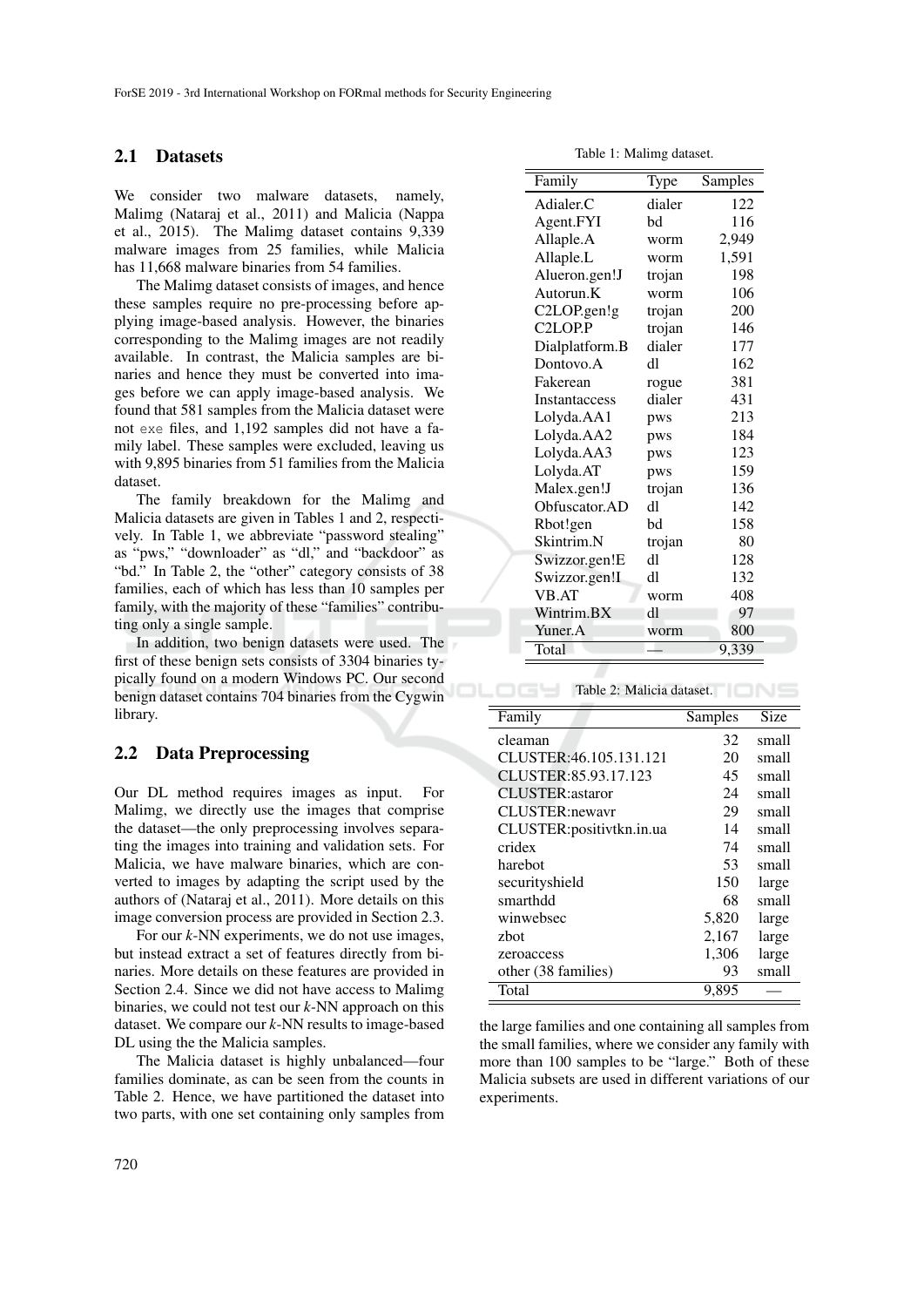#### 2.3 Converting Binaries to Images

To convert a binary to an image we treat the sequence of bytes representing the binary as the bytes of a grayscale PNG image. In all of our experiments, we use a predefined width of 256, and a variable length, depending on the size of the binary.

Sample images of unrelated binaries are given in Figure 1, while samples from a malware family appear in Figure 2. From these examples, the allure of image-based classification is clear—images tend to smooth out minor within-family differences, while significant (i.e., between family) differences are clearly observed.



Figure 1: Unrelated binaries as images.



Figure 2: Variants of malware from the Malimg family of Dialplatform.B as images (Nappa et al., 2015).

### 2.4 Feature Extraction for *k*-NN

We adapted code from two publicly accessible Git-Hub repositories (PE File, 2018) and (Machine Learning, 2018) to extract 54 features from each binary sample. For the sake of brevity, we list 15 of these 54 features in Table 3, where feature names are listed in the left-hand column, while the right-hand column gives the feature value extracted from the benign sample VC redist.x64.

| Name                    | VC redist.x64 |
|-------------------------|---------------|
| SizeOfOptionalHeader    | 224           |
| SizeOfCode              | 234496        |
| FileAlignment           | 512           |
| MajorOSVersion          | 5             |
| SizeOfImage             | 413696        |
| SizeOfHeaders           | 1024          |
| Subsystem               | 2             |
| SizeOfStackCommit       | 4096          |
| SectionsNb              |               |
| SectionsMeanEntropy     | 3.7137        |
| SectionMaxRawsize       | 234496        |
| SectionMaxVirtualsize   | 234372        |
| <b>ImportsNb</b>        | 285           |
| ResourcesMaxEntropy     | 5.2550        |
| <b>ResourcesMaxSize</b> | 9652          |

### Table 3: Examples of *k*-NN features.

#### 2.5 Implementation Details

The DL models were implemented using the fast.ai library (Fast.ai, 2018), which is built on top of the PyTorch framework. The choice of this library was influenced by the fact that it incorporates several DL best practices, including learning rate finding, stochastic gradient descent with restarts, and differential learning rates.

For *k*-NN, we used the popular Scikit-learn library (Pedregosa et al., 2011), which is based on many of the fundamentals described in (Stamp, 2017). The fast.ai library incorporates CUDA support, which allowed us to accelerate the training process by making use of the graphics card.

## 3 EXPERIMENTS AND RESULTS

We performed a variety of experiments involving various combinations of datasets, classification level (binary and multiclass), and learning techniques (DL and *k*-NN). Here, we present results for eight separate experiments, as listed in Table 4. Each experiment represented a specific combination of datasets, classification level, and learning technique. In the remainder of this section, we discuss each of these experiments in some detail.

For the DL experiments, that is, experiments 1 through 4 in Table 4, we tested variants of the ResNet model (He et al., 2016), specifically, ResNet34, Res-Net50, ResNet101, and ResNext50. We chose ResNet because of its combination of performance and efficiency. ResNet-based architectures won the Image-Net and COCO challenges in 2015. Their key advantage is the use of "residual blocks," which enabled the training of neural networks of unprecedented depth.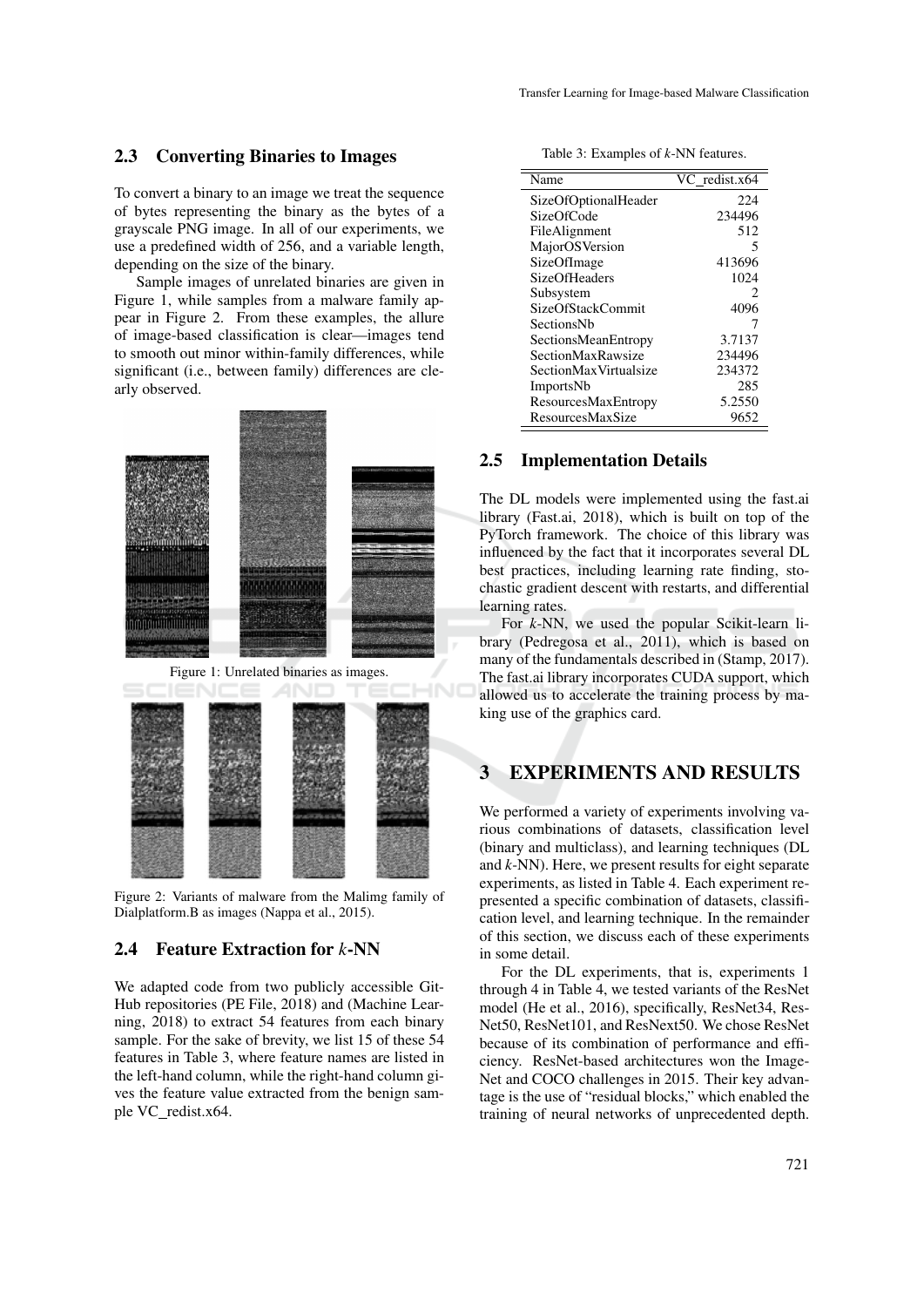| ruore <i>n. Enpermiento.</i> |                   |                    |                   |                       |          |  |  |
|------------------------------|-------------------|--------------------|-------------------|-----------------------|----------|--|--|
| Number                       | Classification    | Malware<br>dataset | Benign<br>dataset | Learning<br>technique | Accuracy |  |  |
|                              | binary            | Malimg             | Windows           | DL                    | 98.39%   |  |  |
| 2                            | multiclass (26)   | Malimg             | Windows           | DL                    | 94.80%   |  |  |
| 3                            | binary            | Malicia (large)    | Windows           | DL                    | 97.61%   |  |  |
| 4                            | multiclass $(5)$  | Malicia (large)    | Windows           | DL                    | 92.93%   |  |  |
| 5                            | binary            | Malicia (large)    | Windows           | $k$ -NN               | 99.60%   |  |  |
| 6                            | multiclass $(5)$  | Malicia (large)    | Windows           | $k$ -NN               | 99.43%   |  |  |
| 7                            | binary (zero-day) | Malicia (small)    | Cygwin            | DL                    | 91.17%   |  |  |
| 8                            | binary (zero-day) | Malicia (small)    | Cygwin            | $k$ -NN               | 89.00%   |  |  |

Table 4: Experiments

The models we use were pre-trained on the Image-Net dataset, which contains some 1.2 million images in 1,000 classes.

The more complex ResNet variants we experimented with did not yield significant improvement, so we used ResNet34 for all DL experiments reported in this paper. We also tested various combinations of hyperparameters, including the number of epochs, the learning rate, the number of cycles of learning rate annealing, and variations in the cycle length. The training concepts implemented in conjunction with these hyperparameters were cosine annealing, learning rate finding, stochastic gradient descent with restarts, freezing and unfreezing layers in the pre-trained network, and differential learning rates. A description of these techniques and how they are used in concert with the listed hyperparameters is beyond the scope of this paper—the interested reader can refer to (Yajamanam et al., 2018), (Fast.ai, 2018), and (Smith, 2015) for more details.

Perhaps the simplest machine learning technique possible is *k*-NN, where we classify a sample based on its *k* nearest neighbors in a given training set. For *k*-NN, there is no explicit training phase, and all work is deferred to the scoring phase. Once the training data is specified, we score a sample by simply determining its nearest neighbors in the training set, with a majority vote typically used for (binary) classification. In spite of its incredible simplicity, it is often the case that *k*-NN achieves results that are competitive with far more complex machine learning techniques (Stamp, 2017).

For our *k*-NN experiments (i.e., experiments 5 and 6), we use Euclidean distance, and hence the only parameter to be determined is the value of *k*, that is, the number of neighbors to consider when classifying a sample. We experimented with values ranging from  $k = 1$  to  $k = 9$ , and we found that the best results were obtained with  $k = 1$ , as can be seen in both Figures 8(a) and 9(a). Thus, we have used  $k = 1$  for the *k*-NN results presented in this paper. Again, for these experiments, the feature vector consists of 54 PE file

features extracted using modified forms of the code at (PE File, 2018) and (Machine Learning, 2018).

### 4 DISCUSSION

For our first set of experiments, we apply the imagebased DL technique outlined above to the Malimg dataset. We consider the following two variations.

- Experiment 1. For our first experiment, we perform binary classification of malware versus benign, where the malware class is obtained by simply grouping all Malimg families into one malware set. The benign set consists of 3304 Windows samples, which have been converted to images.
- Experiment 2. For the corresponding multiclass classification problem, we attempt to classify the malware samples into their respective families, with the Windows benign set treated as an additional "family." Since there are 25 malware families in the Malimg dataset, for this classification problem, we have 26 classes.

For the binary classification problem in experiment 1, we obtained an accuracy of 98.39%, while the multiclass problem in experiment 2 yielded an accuracy of 94.80%. The results of experiment 1 are summarized in Figure 3, while Figures 4 and 5 give the results for experiment 2. These experimental results are comparable to those obtained in (Yajamanam et al., 2018), and serve to confirm our DL implementation.

We do not have access to the Malimg binary files, so we are unable to compare the DL results for this dataset to alternatives that rely on features extracted directly from executables. Therefore, we next consider the Malicia malware dataset, which will allow us to compare our image-based DL technique to a simpler *k*-NN analysis based on non-image features.

For the Malicia dataset, we first generate an image corresponding to each binary executable sample in the dataset, as discussed in Section 2.3. Then we perform the analogous experiments to 1 and 2, above, but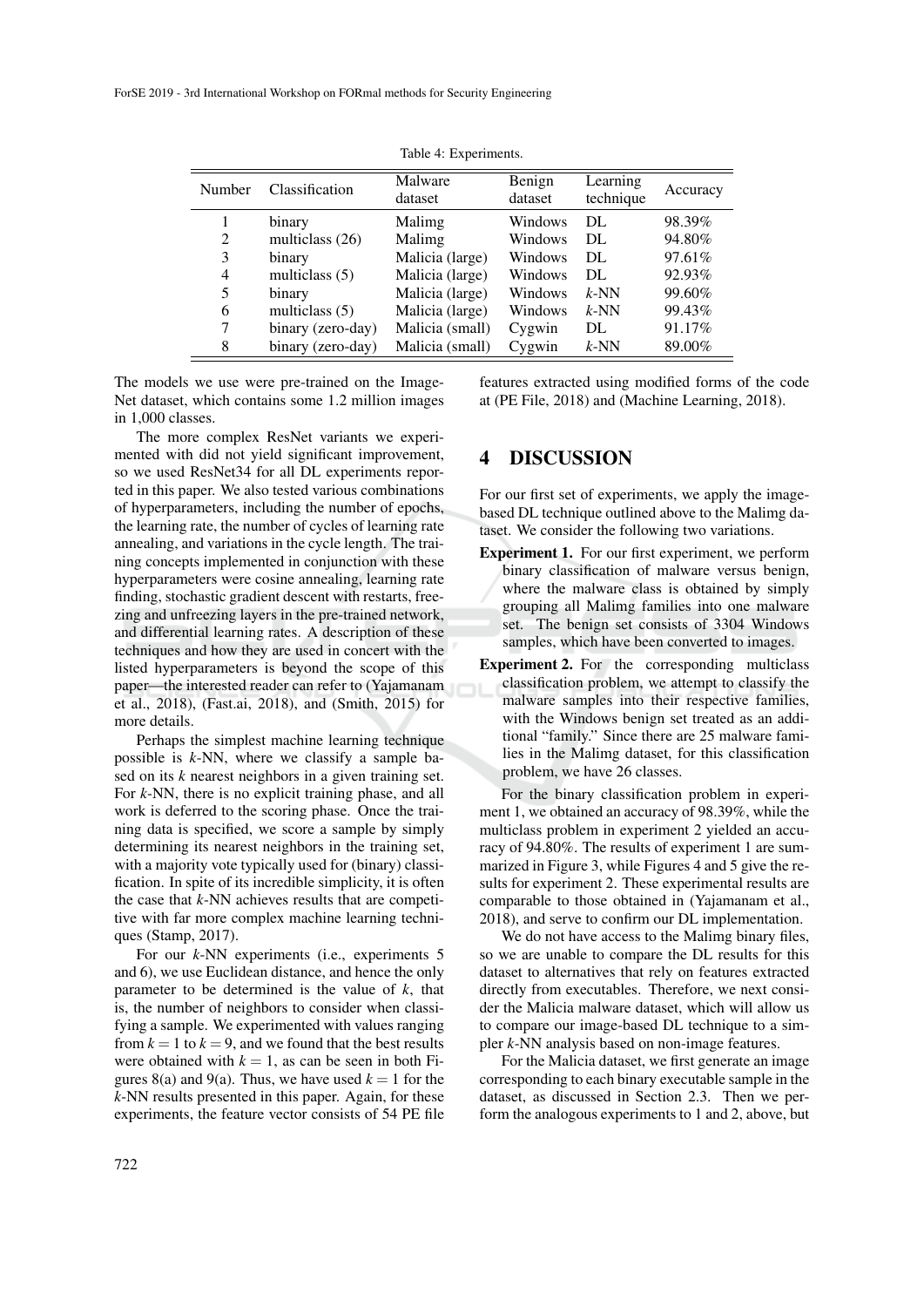

Figure 3: Experiment 1 results.



Figure 5: Experiment 2 confusion matrix.

using the Malicia samples in place of Malimg. Specifically, we perform the following experiments.

Experiment 3. As in experiment 1, we perform binary classification of malware versus benign, but in this case, the malware class consists of all Malicia samples, as images. The benign set consists of the same 3304 Windows samples that were used in experiment 1.

Experiment 4. For the corresponding multiclass version of this problem, we attempt to classify the Malicia (image) samples into their respective families, with the Windows benign set treated as an additional "family."

For the binary classification problem in experiment 3, we obtain an accuracy of 97.61%, while the multiclass problem in experiment 4 yields a classification accuracy of 92.93%. The results of experiment 3 are summarized in Figure 6, while Figure 7 contains the results of experiment 4. Note that only the four large Malicia families were used in these experiments, as the remaining families are severely underrepresented in the dataset. These results indicate that the multiclass problem is far more challenging for the Malicia dataset, as compared to the Malimg dataset. Recall that there are 26 classes in the Malimg classification experiment, but only five classes in the corresponding Malicia experiment, yet we obtain a lower multiclass accuracy on the Malicia samples.

Next, we compare our DL approach to a simpler strategy based on *k*-NN. We extract non-image features from the Malicia binaries and the benign set, as discussed in Section 2.4. Then we carry out binary and multiclass experiments. Specifically, we perform the following *k*-NN experiments.

- Experiment 5. For this binary classification experiment, we deal with malware and benign sets, where the malware class consists of Malicia samples. In this case, non-image features are extracted directly from the malware binaries. The benign set again consists of the 3304 Windows samples, and the same non-image features have been extracted from these samples.
- Experiment 6. In the corresponding multiclass experiment, we attempt to categorize the Malicia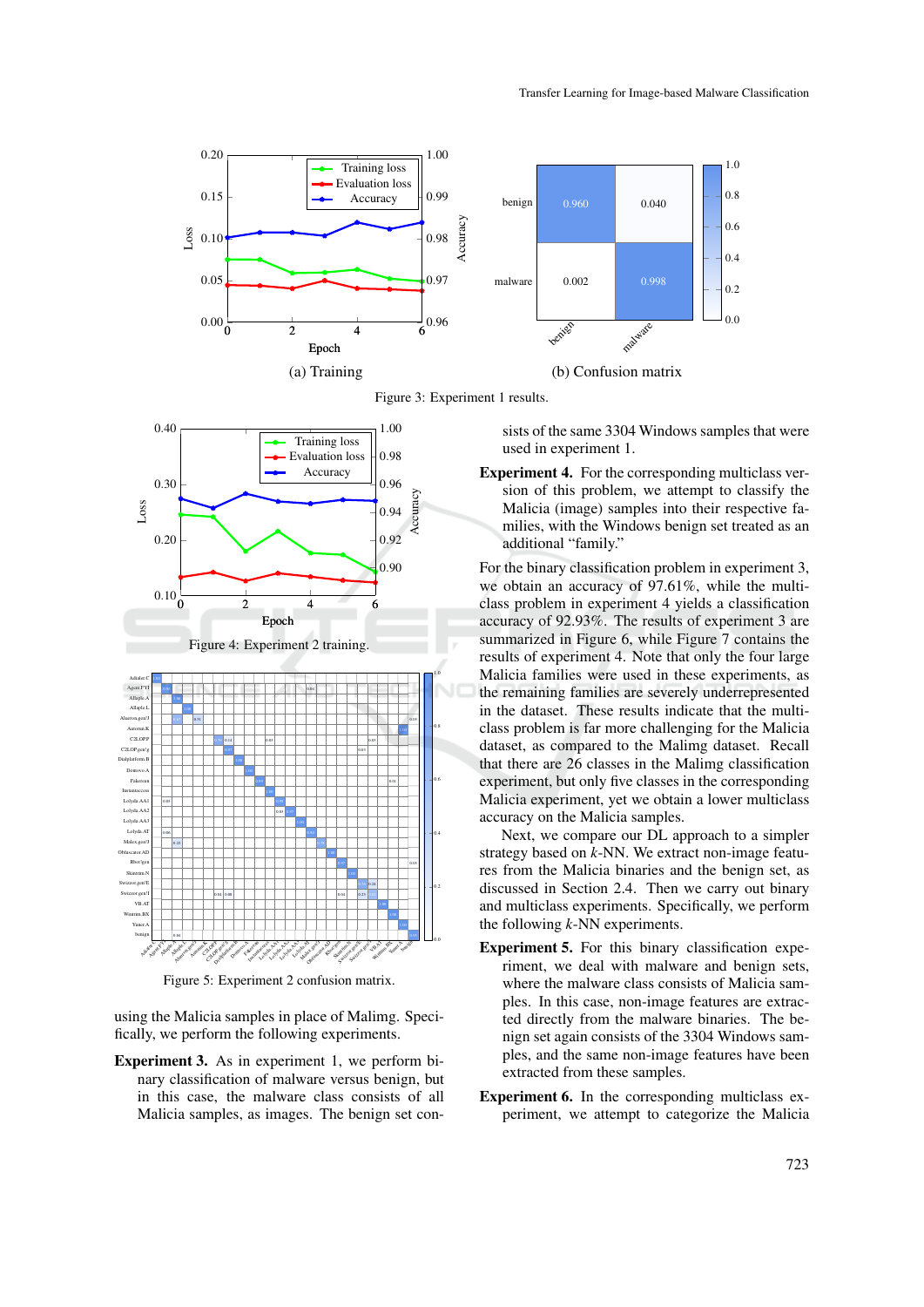

samples into their respective families, with the Windows benign set treated as a yet another "family." As above, here we only use the four large Malicia families which, together with the benign set, gives us a total of five distinct classes.

As mentioned above, we selected *k*-NN for these experiments because we want to establish a baseline by which to compare the performance of our imagebased DL approach. We also want to use non-image features in this alternative analysis, as this provides some additional insight into the value of treating malware samples as images.

Interestingly, *k*-NN outperforms DL, achieving an impressively high accuracy of 99.60% in the binary classification problem, while a similarly high accuracy of 99.43% is attained in the multiclass problem. Figures 8 and 9, respectively, summarize the results of experiment 5 and experiment 6. Note that the multiclass result in experiment 6 is particularly strong, given that there are five classes under consideration, including a benign set. In contrast, our image-based DL technique yielded substantially worse results, with an accuracy of less than 93% on this same dataset.

Next, we attempt to quantify the robustness and generalizability of our DL (image-based) technique in comparison to our *k*-NN (exe-based) classification strategy. For the DL and *k*-NN cases, denoted here as experiments 7 and 8, respectively, we attempt to classify samples as malware or benign, based on samples belonging to families that the models have not been trained to detect. This can be viewed as simulating zero-day malware, that is, malware that was not available during the training phase. Specifically, we performed the following zero-day experiments.

Experiment 7. We test our DL approach for the binary classification of zero-day malware versus benign, where the malware training set consists of all samples in the four large Malicia families. The benign training set consists of 3304 Windows samples. To simulate zero-day malware, the test set consists of all of the small families in the Malicia dataset. In addition, to ensure that unfamiliar benign binaries did not lead to a high false positive rate, we used 704 Cygwin binaries as our benign test set.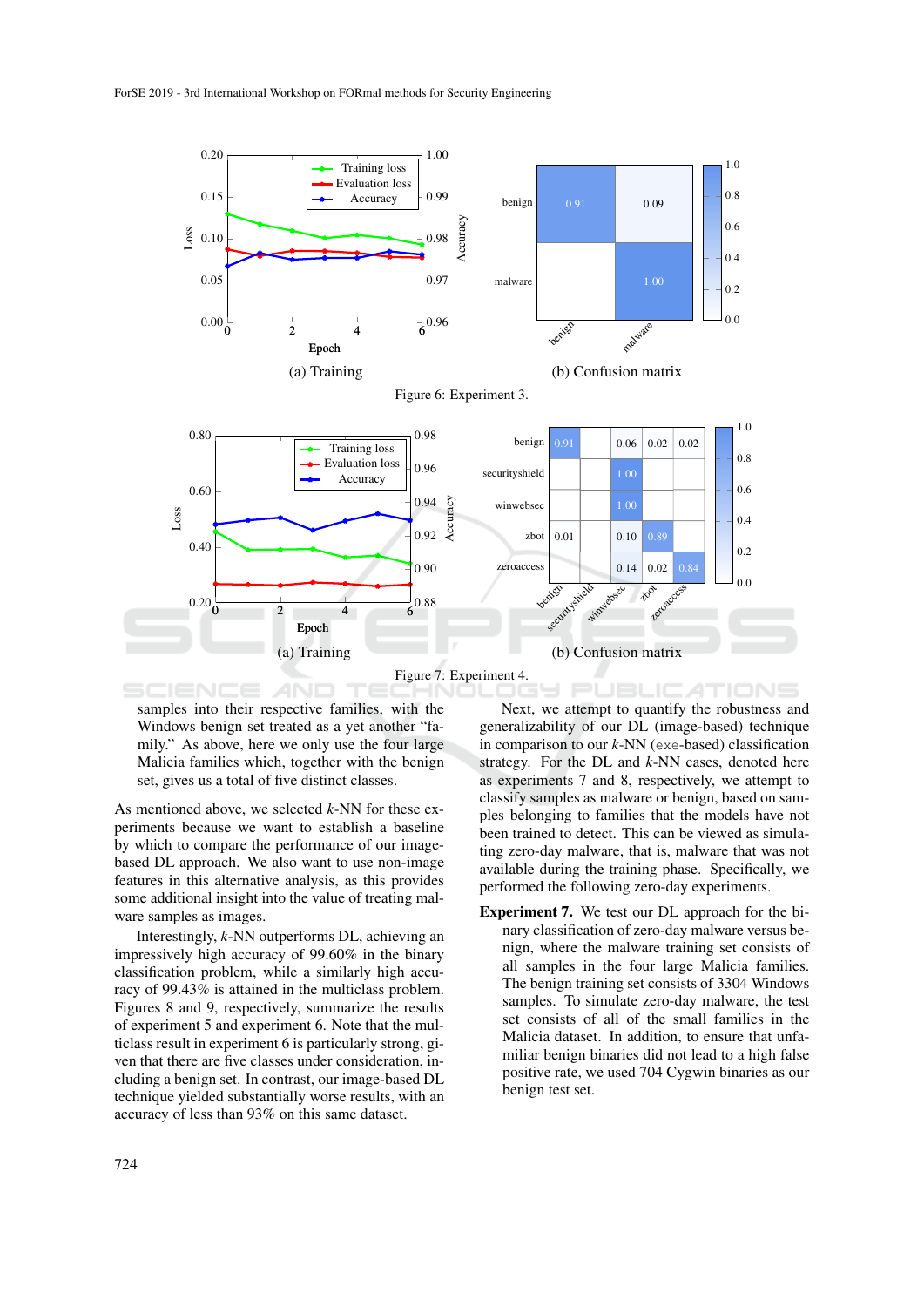

Figure 10: Zero-day simulations (experiments 7 and 8).

Experiment 8. For our corresponding *k*-NN experiments, we use the same datasets as in experiment 7. And, as above, to simulate zero-day malware, the malware test set consists of all of the small families in the Malicia dataset, and the benign test set consists of the 704 Cygwin samples.

Our image-based DL model performed reasonably well in this zero-day simulation, correctly identifying 79% of the malware samples, with a low false positive rate of 1%. However, our DL model has a high false negative rate, as illustrated in Figure 10 (a). With *k*-NN, we achieve broadly similar, but somewhat worse results, as can be seen from the confusion matrix in Figure 10. These zero-day experiments indicate that image-based DL models generalize somewhat better than a more straightforward *k*-NN model. This is a potentially an advantage for image-based DL